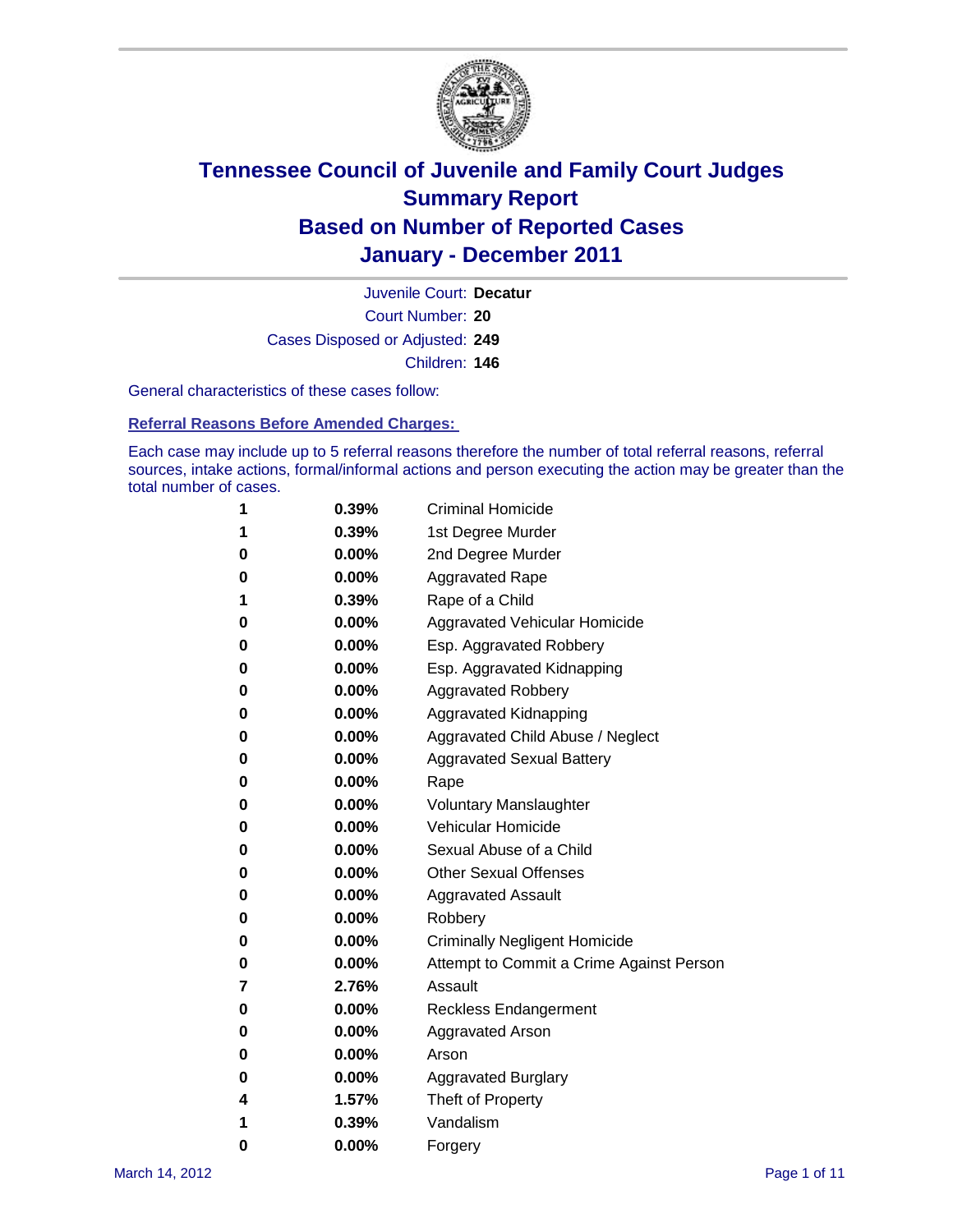

Court Number: **20** Juvenile Court: **Decatur** Cases Disposed or Adjusted: **249** Children: **146**

#### **Referral Reasons Before Amended Charges:**

Each case may include up to 5 referral reasons therefore the number of total referral reasons, referral sources, intake actions, formal/informal actions and person executing the action may be greater than the total number of cases.

| 0            | 0.00%    | <b>Worthless Checks</b>                                     |
|--------------|----------|-------------------------------------------------------------|
| 1            | 0.39%    | Illegal Possession / Fraudulent Use of Credit / Debit Cards |
| 0            | 0.00%    | <b>Burglary</b>                                             |
| 0            | 0.00%    | Unauthorized Use of a Vehicle                               |
| 0            | 0.00%    | <b>Cruelty to Animals</b>                                   |
| 0            | 0.00%    | Sale of Controlled Substances                               |
| 7            | 2.76%    | <b>Other Drug Offenses</b>                                  |
| 4            | 1.57%    | <b>Possession of Controlled Substances</b>                  |
| 0            | 0.00%    | <b>Criminal Attempt</b>                                     |
| 0            | 0.00%    | Carrying Weapons on School Property                         |
| 0            | 0.00%    | Unlawful Carrying / Possession of a Weapon                  |
| 0            | 0.00%    | <b>Evading Arrest</b>                                       |
| 0            | 0.00%    | Escape                                                      |
| 0            | 0.00%    | Driving Under Influence (DUI)                               |
| 2            | 0.79%    | Possession / Consumption of Alcohol                         |
| 0            | 0.00%    | Resisting Stop, Frisk, Halt, Arrest or Search               |
| 0            | 0.00%    | <b>Aggravated Criminal Trespass</b>                         |
| 0            | 0.00%    | Harassment                                                  |
| 0            | 0.00%    | Failure to Appear                                           |
| 0            | 0.00%    | Filing a False Police Report                                |
| 0            | 0.00%    | Criminal Impersonation                                      |
| 0            | 0.00%    | <b>Disorderly Conduct</b>                                   |
| 0            | 0.00%    | <b>Criminal Trespass</b>                                    |
| 0            | 0.00%    | <b>Public Intoxication</b>                                  |
| 0            | 0.00%    | Gambling                                                    |
| 46           | 18.11%   | <b>Traffic</b>                                              |
| 0            | 0.00%    | <b>Local Ordinances</b>                                     |
| $\mathbf{2}$ | 0.79%    | Violation of Wildlife Regulations                           |
| 0            | $0.00\%$ | Contempt of Court                                           |
| 0            | 0.00%    | Violation of Probation                                      |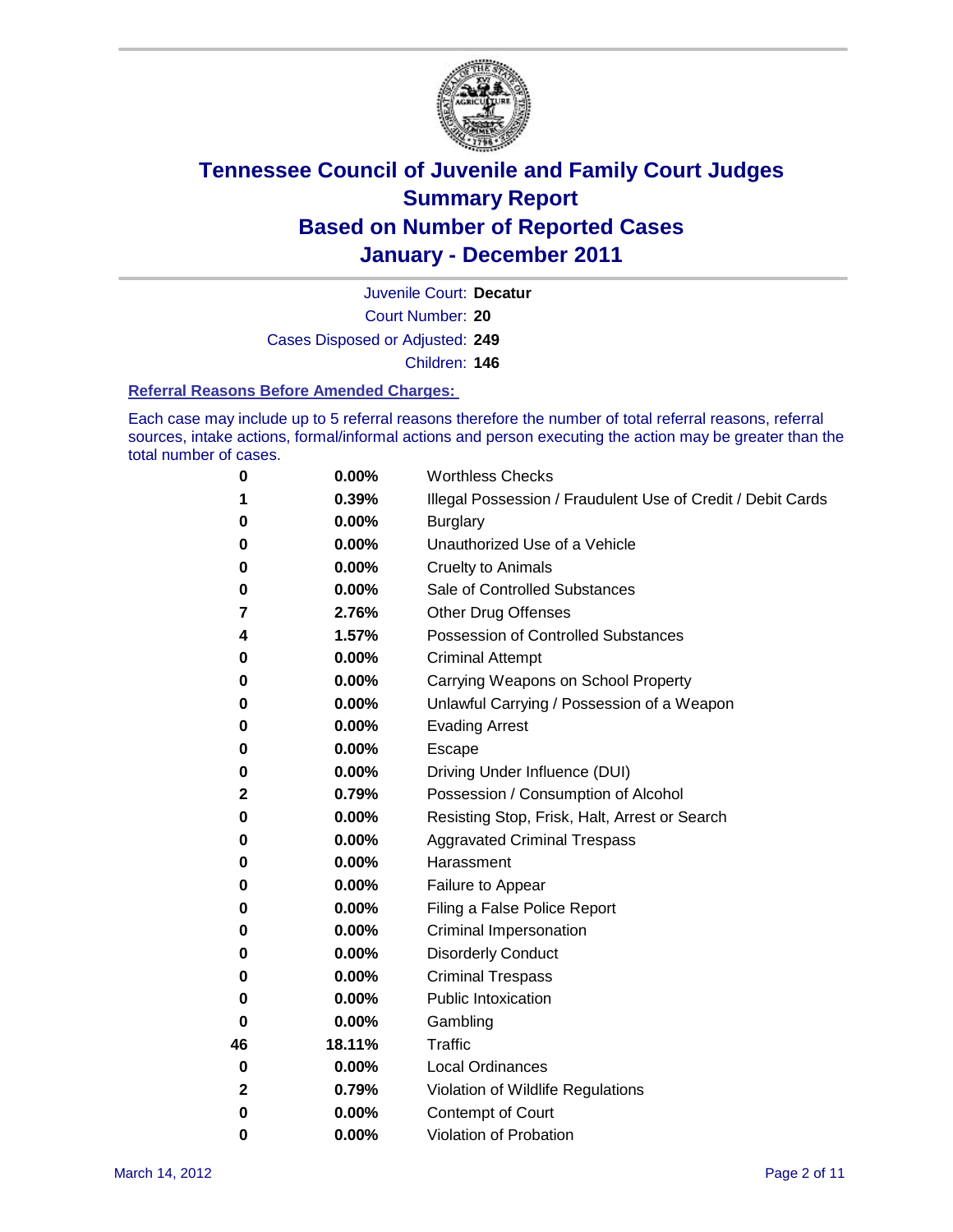

Court Number: **20** Juvenile Court: **Decatur** Cases Disposed or Adjusted: **249** Children: **146**

#### **Referral Reasons Before Amended Charges:**

Each case may include up to 5 referral reasons therefore the number of total referral reasons, referral sources, intake actions, formal/informal actions and person executing the action may be greater than the total number of cases.

| 254            | 100.00%  | <b>Total Referrals</b>                 |
|----------------|----------|----------------------------------------|
| 3              | 1.18%    | Other                                  |
| 0              | 0.00%    | <b>Consent to Marry</b>                |
| 0              | 0.00%    | <b>Request for Medical Treatment</b>   |
| 0              | 0.00%    | <b>Child Support</b>                   |
| $\mathbf{2}$   | 0.79%    | Paternity / Legitimation               |
| 7              | 2.76%    | Visitation                             |
| 21             | 8.27%    | Custody                                |
| 0              | 0.00%    | <b>Foster Care Review</b>              |
| 41             | 16.14%   | <b>Administrative Review</b>           |
| 3              | 1.18%    | <b>Judicial Review</b>                 |
| 0              | 0.00%    | Violation of Informal Adjustment       |
| 0              | $0.00\%$ | <b>Violation of Pretrial Diversion</b> |
| 0              | $0.00\%$ | Termination of Parental Rights         |
| 60             | 23.62%   | Dependency / Neglect                   |
| $\bf{0}$       | $0.00\%$ | <b>Physically Abused Child</b>         |
| 0              | 0.00%    | Sexually Abused Child                  |
| 0              | 0.00%    | Violation of Curfew                    |
| $\bf{0}$       | 0.00%    | Violation of a Valid Court Order       |
| $\overline{2}$ | 0.79%    | Possession of Tobacco Products         |
| 0              | 0.00%    | Out-of-State Runaway                   |
| 5              | 1.97%    | In-State Runaway                       |
| 30             | 11.81%   | Truancy                                |
| 3              | 1.18%    | <b>Unruly Behavior</b>                 |
| 0              | $0.00\%$ | <b>Violation of Aftercare</b>          |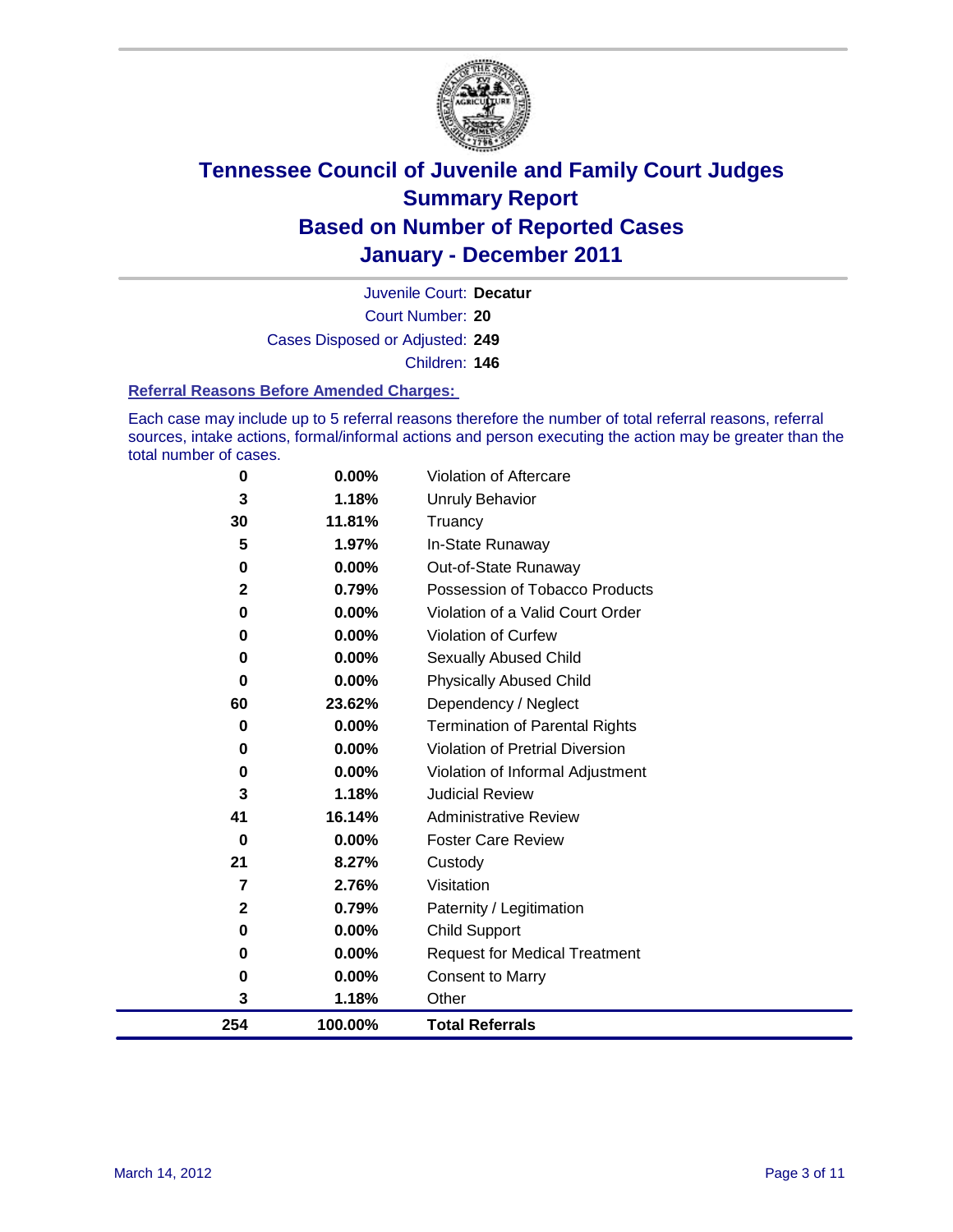

| Juvenile Court: Decatur    |                                 |                                   |  |  |  |
|----------------------------|---------------------------------|-----------------------------------|--|--|--|
|                            | <b>Court Number: 20</b>         |                                   |  |  |  |
|                            | Cases Disposed or Adjusted: 249 |                                   |  |  |  |
|                            | Children: 146                   |                                   |  |  |  |
| <b>Referral Sources: 1</b> |                                 |                                   |  |  |  |
| 79                         | 31.10%                          | Law Enforcement                   |  |  |  |
| 30                         | 11.81%                          | Parents                           |  |  |  |
| 7                          | 2.76%                           | <b>Relatives</b>                  |  |  |  |
| 0                          | 0.00%                           | Self                              |  |  |  |
| 0                          | 0.00%                           | School                            |  |  |  |
| 0                          | $0.00\%$                        | <b>CSA</b>                        |  |  |  |
| 100                        | 39.37%                          | <b>DCS</b>                        |  |  |  |
| $\mathbf{2}$               | 0.79%                           | <b>Other State Department</b>     |  |  |  |
| 1                          | 0.39%                           | <b>District Attorney's Office</b> |  |  |  |
| 35                         | 13.78%                          | <b>Court Staff</b>                |  |  |  |
| 0                          | $0.00\%$                        | Social Agency                     |  |  |  |
| 0                          | 0.00%                           | <b>Other Court</b>                |  |  |  |
| 0                          | 0.00%                           | Victim                            |  |  |  |
| 0                          | $0.00\%$                        | Child & Parent                    |  |  |  |
| 0                          | 0.00%                           | Hospital                          |  |  |  |
| 0                          | 0.00%                           | Unknown                           |  |  |  |
| 0                          | 0.00%                           | Other                             |  |  |  |
| 254                        | 100.00%                         | <b>Total Referral Sources</b>     |  |  |  |

### **Age of Child at Referral: 2**

| 36<br>40<br>0<br>0 | 13.01%<br>24.66%<br>27.40%<br>0.00%<br>$0.00\%$ | Ages 13 through 14<br>Ages 15 through 16<br>Ages 17 through 18<br>Ages 19 and Over<br><b>Unknown</b> |
|--------------------|-------------------------------------------------|------------------------------------------------------------------------------------------------------|
|                    |                                                 |                                                                                                      |
|                    |                                                 |                                                                                                      |
|                    |                                                 |                                                                                                      |
|                    |                                                 |                                                                                                      |
| 19                 |                                                 |                                                                                                      |
| 8                  | 5.48%                                           | Ages 11 through 12                                                                                   |
|                    | 29.45%                                          | Ages 10 and Under                                                                                    |
|                    | 43                                              |                                                                                                      |

<sup>1</sup> If different than number of Referral Reasons (254), verify accuracy of your court's data.

<sup>2</sup> One child could be counted in multiple categories, verify accuracy of your court's data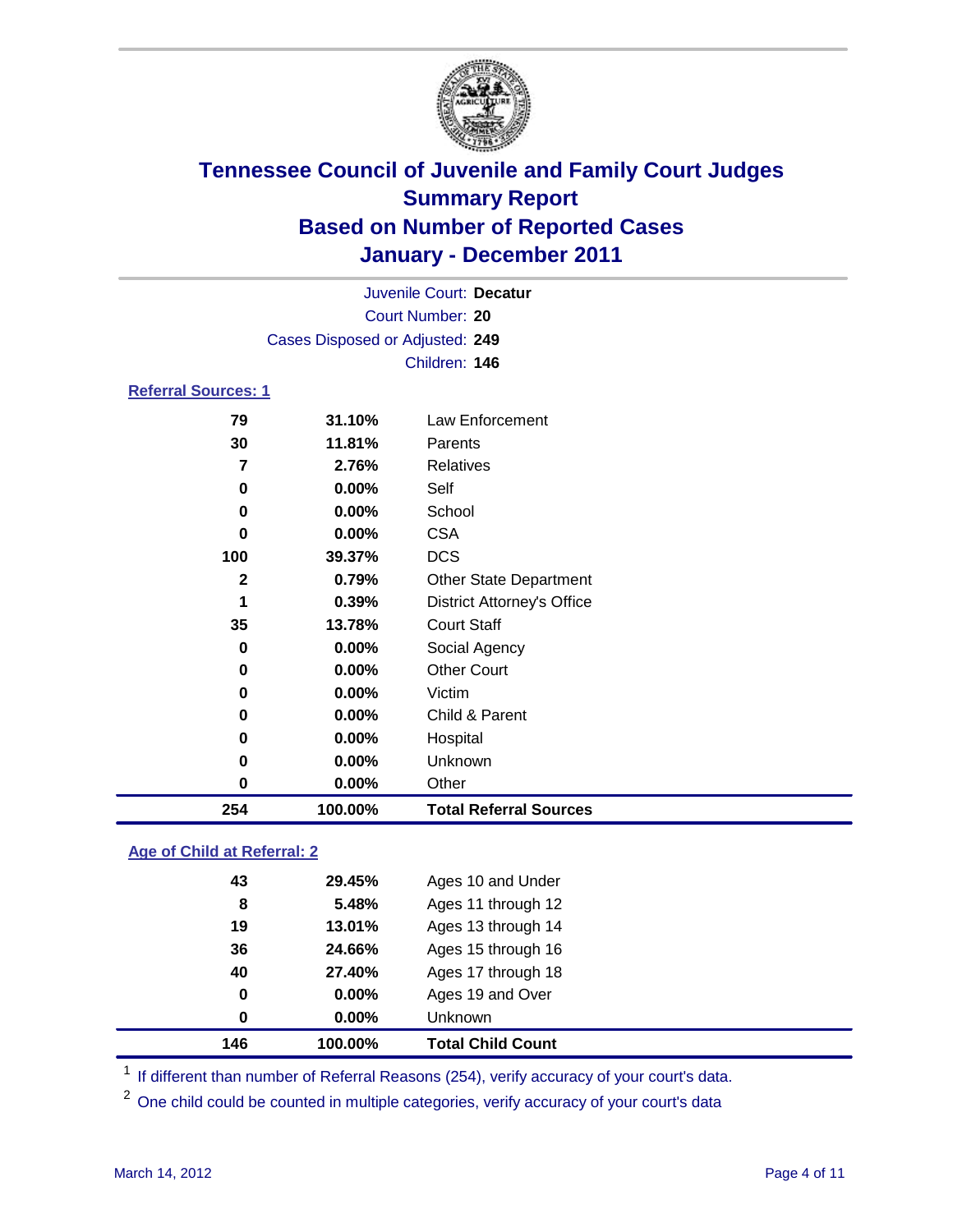

| Juvenile Court: Decatur                 |                                 |                          |  |
|-----------------------------------------|---------------------------------|--------------------------|--|
| <b>Court Number: 20</b>                 |                                 |                          |  |
|                                         | Cases Disposed or Adjusted: 249 |                          |  |
|                                         |                                 | Children: 146            |  |
| Sex of Child: 1                         |                                 |                          |  |
| 88                                      | 60.27%                          | Male                     |  |
| 58                                      | 39.73%                          | Female                   |  |
| $\mathbf 0$                             | 0.00%                           | Unknown                  |  |
| 146                                     | 100.00%                         | <b>Total Child Count</b> |  |
| Race of Child: 1                        |                                 |                          |  |
| 133                                     | 91.10%                          | White                    |  |
| 8                                       | 5.48%                           | African American         |  |
| $\mathbf 0$                             | 0.00%                           | Native American          |  |
| 0                                       | 0.00%                           | Asian                    |  |
| 5                                       | 3.42%                           | Mixed                    |  |
| $\mathbf 0$                             | 0.00%                           | Unknown                  |  |
| 146                                     | 100.00%                         | <b>Total Child Count</b> |  |
| <b>Hispanic Origin: 1</b>               |                                 |                          |  |
| 1                                       | 0.68%                           | Yes                      |  |
| 145                                     | 99.32%                          | No                       |  |
| $\mathbf 0$                             | 0.00%                           | Unknown                  |  |
| 146                                     | 100.00%                         | <b>Total Child Count</b> |  |
| <b>School Enrollment of Children: 1</b> |                                 |                          |  |
| 111                                     | 76.03%                          | Yes                      |  |
| 25                                      | 17.12%                          | No                       |  |
| 10                                      | 6.85%                           | Unknown                  |  |
| 146                                     | 100.00%                         | <b>Total Child Count</b> |  |

One child could be counted in multiple categories, verify accuracy of your court's data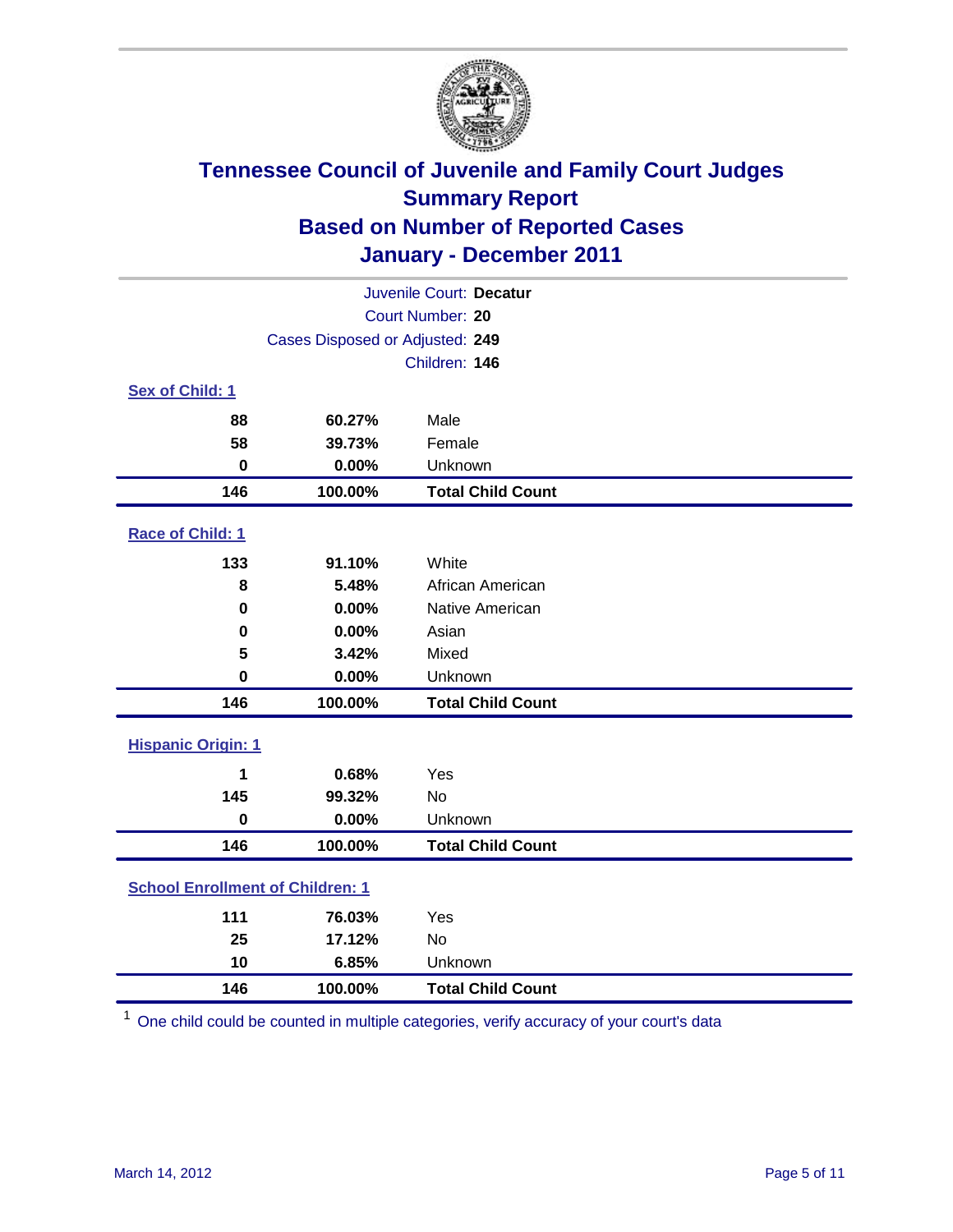

Court Number: **20** Juvenile Court: **Decatur** Cases Disposed or Adjusted: **249** Children: **146**

#### **Living Arrangement of Child at Time of Referral: 1**

| 146 | 100.00%  | <b>Total Child Count</b>     |
|-----|----------|------------------------------|
| 4   | 2.74%    | Other                        |
| 6   | 4.11%    | Unknown                      |
| 0   | $0.00\%$ | Independent                  |
| 0   | $0.00\%$ | In an Institution            |
| 0   | $0.00\%$ | In a Residential Center      |
| 0   | $0.00\%$ | In a Group Home              |
| 6   | 4.11%    | With Foster Family           |
| 1   | 0.68%    | With Adoptive Parents        |
| 25  | 17.12%   | <b>With Relatives</b>        |
| 18  | 12.33%   | With Father                  |
| 49  | 33.56%   | With Mother                  |
| 4   | 2.74%    | With Mother and Stepfather   |
| 2   | 1.37%    | With Father and Stepmother   |
| 31  | 21.23%   | With Both Biological Parents |
|     |          |                              |

#### **Type of Detention: 2**

| 249      | 100.00%  | <b>Total Detention Count</b> |  |
|----------|----------|------------------------------|--|
| 0        | $0.00\%$ | Other                        |  |
| 248      | 99.60%   | Does Not Apply               |  |
| $\bf{0}$ | $0.00\%$ | <b>Unknown</b>               |  |
| 1        | 0.40%    | <b>Psychiatric Hospital</b>  |  |
| 0        | 0.00%    | Jail - No Separation         |  |
| 0        | $0.00\%$ | Jail - Partial Separation    |  |
| 0        | $0.00\%$ | Jail - Complete Separation   |  |
| 0        | $0.00\%$ | Juvenile Detention Facility  |  |
| 0        | $0.00\%$ | Non-Secure Placement         |  |
|          |          |                              |  |

<sup>1</sup> One child could be counted in multiple categories, verify accuracy of your court's data

<sup>2</sup> If different than number of Cases (249) verify accuracy of your court's data.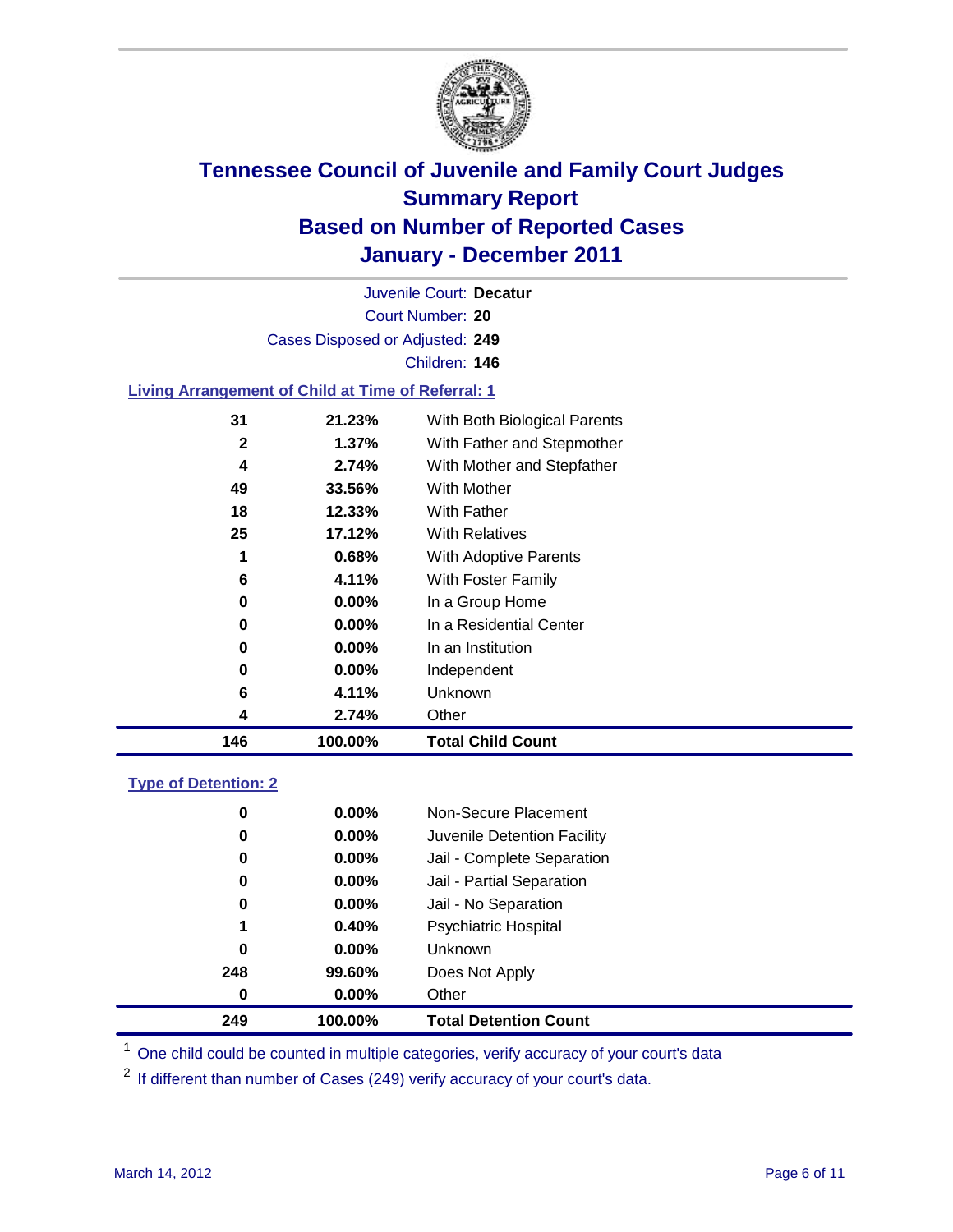

|                                                    | Juvenile Court: Decatur         |                                      |  |  |  |
|----------------------------------------------------|---------------------------------|--------------------------------------|--|--|--|
|                                                    | Court Number: 20                |                                      |  |  |  |
|                                                    | Cases Disposed or Adjusted: 249 |                                      |  |  |  |
|                                                    | Children: 146                   |                                      |  |  |  |
| <b>Placement After Secure Detention Hearing: 1</b> |                                 |                                      |  |  |  |
| 1                                                  | 0.40%                           | Returned to Prior Living Arrangement |  |  |  |
| $\bf{0}$                                           | 0.00%                           | Juvenile Detention Facility          |  |  |  |
| 0                                                  | 0.00%                           | Jail                                 |  |  |  |
| 0                                                  | 0.00%                           | Shelter / Group Home                 |  |  |  |
| $\bf{0}$                                           | 0.00%                           | Foster Family Home                   |  |  |  |
| 0                                                  | 0.00%                           | Psychiatric Hospital                 |  |  |  |
| 0                                                  | 0.00%                           | Unknown                              |  |  |  |
| 248                                                | 99.60%                          | Does Not Apply                       |  |  |  |
| $\mathbf 0$                                        | 0.00%                           | Other                                |  |  |  |
| 249                                                | 100.00%                         | <b>Total Placement Count</b>         |  |  |  |
| <b>Intake Actions: 2</b>                           |                                 |                                      |  |  |  |
| 138                                                | 54.33%                          | <b>Petition Filed</b>                |  |  |  |
| 44                                                 | 17.32%                          | <b>Motion Filed</b>                  |  |  |  |
| 49                                                 | 19.29%                          | <b>Citation Processed</b>            |  |  |  |
| $\bf{0}$                                           | 0.00%                           | Notification of Paternity Processed  |  |  |  |
| $\overline{2}$                                     | 0.79%                           | Scheduling of Judicial Review        |  |  |  |
| 18                                                 | 7.09%                           | Scheduling of Administrative Review  |  |  |  |
| 0                                                  | 0.00%                           | Scheduling of Foster Care Review     |  |  |  |
| 0                                                  | 0.00%                           | <b>Unknown</b>                       |  |  |  |
| $\bf{0}$                                           | 0.00%                           | Does Not Apply                       |  |  |  |
| 3                                                  | 1.18%                           | Other                                |  |  |  |
| 254                                                | 100.00%                         | <b>Total Intake Count</b>            |  |  |  |

<sup>1</sup> If different than number of Cases (249) verify accuracy of your court's data.

<sup>2</sup> If different than number of Referral Reasons (254), verify accuracy of your court's data.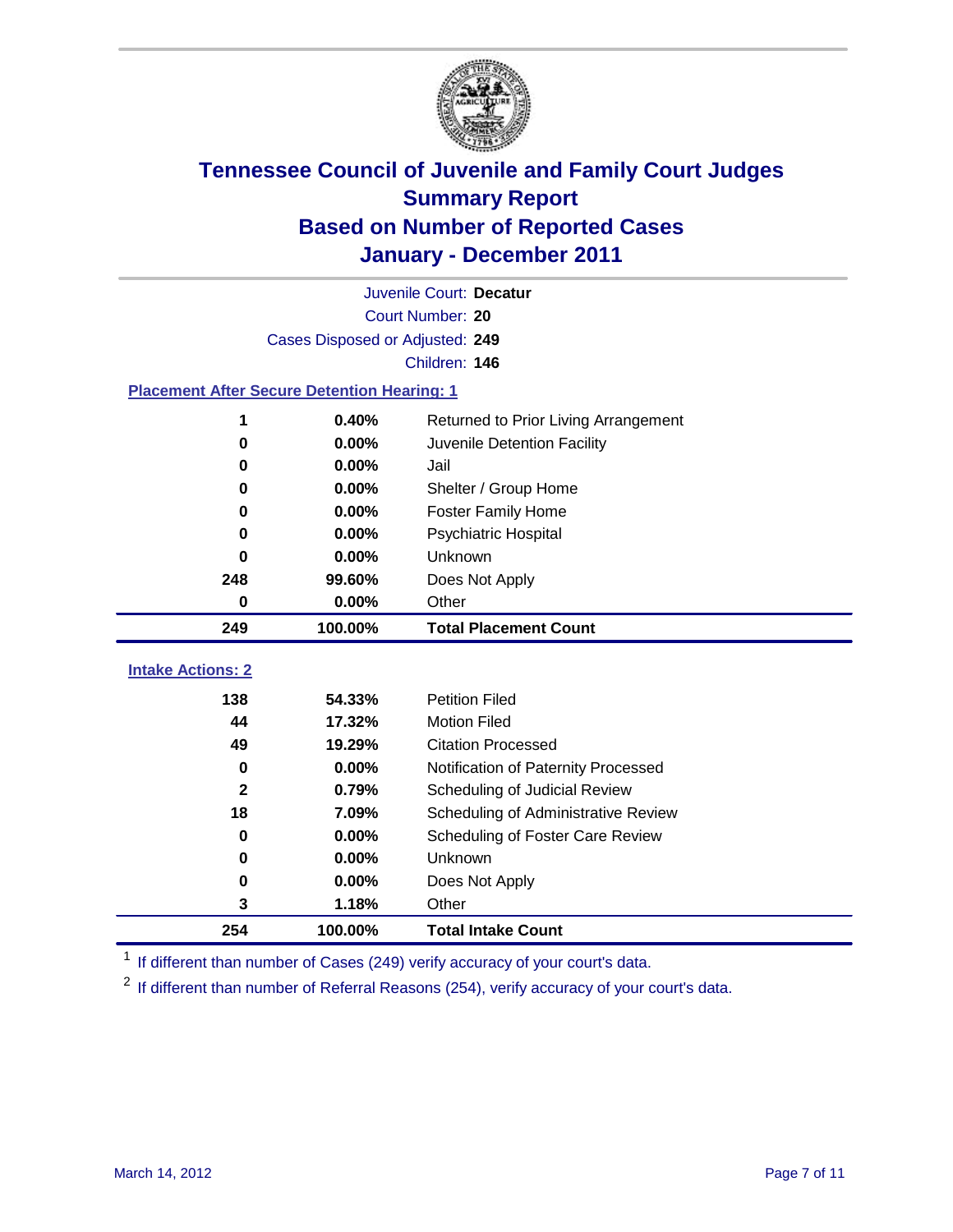

Court Number: **20** Juvenile Court: **Decatur** Cases Disposed or Adjusted: **249** Children: **146**

#### **Last Grade Completed by Child: 1**

| 24                                      | 16.44%  | Too Young for School         |  |
|-----------------------------------------|---------|------------------------------|--|
| $\bf{0}$                                | 0.00%   | Preschool                    |  |
| 4                                       | 2.74%   | Kindergarten                 |  |
| 0                                       | 0.00%   | 1st Grade                    |  |
| 3                                       | 2.05%   | 2nd Grade                    |  |
| $\mathbf{2}$                            | 1.37%   | 3rd Grade                    |  |
| $\pmb{0}$                               | 0.00%   | 4th Grade                    |  |
| 3                                       | 2.05%   | 5th Grade                    |  |
| 4                                       | 2.74%   | 6th Grade                    |  |
| 4                                       | 2.74%   | 7th Grade                    |  |
| 13                                      | 8.90%   | 8th Grade                    |  |
| $\overline{7}$                          | 4.79%   | 9th Grade                    |  |
| 14                                      | 9.59%   | 10th Grade                   |  |
| 19                                      | 13.01%  | 11th Grade                   |  |
| 1                                       | 0.68%   | 12th Grade                   |  |
| 0                                       | 0.00%   | Non-Graded Special Ed        |  |
| 0                                       | 0.00%   | <b>GED</b>                   |  |
| 0                                       | 0.00%   | Graduated                    |  |
| 0                                       | 0.00%   | <b>Never Attended School</b> |  |
| 47                                      | 32.19%  | Unknown                      |  |
| 1                                       | 0.68%   | Other                        |  |
| 146                                     | 100.00% | <b>Total Child Count</b>     |  |
| <b>Enrolled in Special Education: 1</b> |         |                              |  |

| 146           | 100.00% | <b>Total Child Count</b> |  |
|---------------|---------|--------------------------|--|
| 23            | 15.75%  | Unknown                  |  |
| 121           | 82.88%  | No.                      |  |
| $\mathbf{2}$  | 1.37%   | Yes                      |  |
| ------------- |         |                          |  |

One child could be counted in multiple categories, verify accuracy of your court's data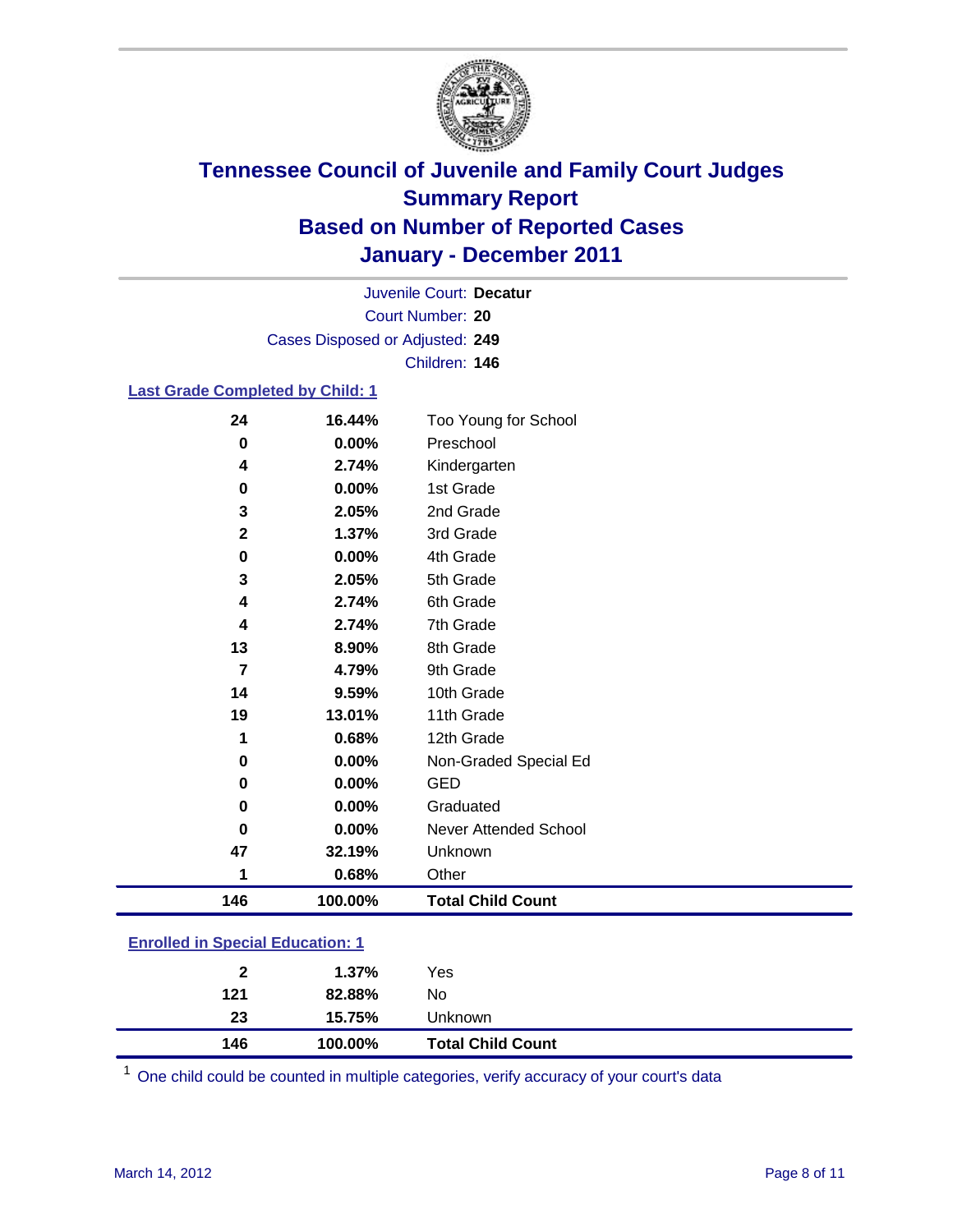

|                              |                                 | Juvenile Court: Decatur   |
|------------------------------|---------------------------------|---------------------------|
|                              |                                 | Court Number: 20          |
|                              | Cases Disposed or Adjusted: 249 |                           |
|                              |                                 | Children: 146             |
| <b>Action Executed By: 1</b> |                                 |                           |
| 254                          | 100.00%                         | Judge                     |
| 0                            | $0.00\%$                        | Magistrate                |
| 0                            | $0.00\%$                        | <b>YSO</b>                |
| 0                            | 0.00%                           | Other                     |
| 0                            | 0.00%                           | Unknown                   |
| 254                          | 100.00%                         | <b>Total Action Count</b> |

### **Formal / Informal Actions: 1**

| 16  | 6.30%    | Dismissed                                        |
|-----|----------|--------------------------------------------------|
| 34  | 13.39%   | Retired / Nolle Prosequi                         |
| 21  | 8.27%    | <b>Complaint Substantiated Delinquent</b>        |
| 28  | 11.02%   | <b>Complaint Substantiated Status Offender</b>   |
| 42  | 16.54%   | <b>Complaint Substantiated Dependent/Neglect</b> |
| 0   | $0.00\%$ | <b>Complaint Substantiated Abused</b>            |
| 0   | $0.00\%$ | <b>Complaint Substantiated Mentally III</b>      |
| 0   | $0.00\%$ | Informal Adjustment                              |
| 1   | 0.39%    | <b>Pretrial Diversion</b>                        |
| 0   | $0.00\%$ | <b>Transfer to Adult Court Hearing</b>           |
| 0   | $0.00\%$ | Charges Cleared by Transfer to Adult Court       |
|     | 0.39%    | <b>Special Proceeding</b>                        |
| 30  | 11.81%   | <b>Review Concluded</b>                          |
| 56  | 22.05%   | Case Held Open                                   |
| 25  | 9.84%    | Other                                            |
| 0   | $0.00\%$ | Unknown                                          |
| 254 | 100.00%  | <b>Total Action Count</b>                        |

<sup>1</sup> If different than number of Referral Reasons (254), verify accuracy of your court's data.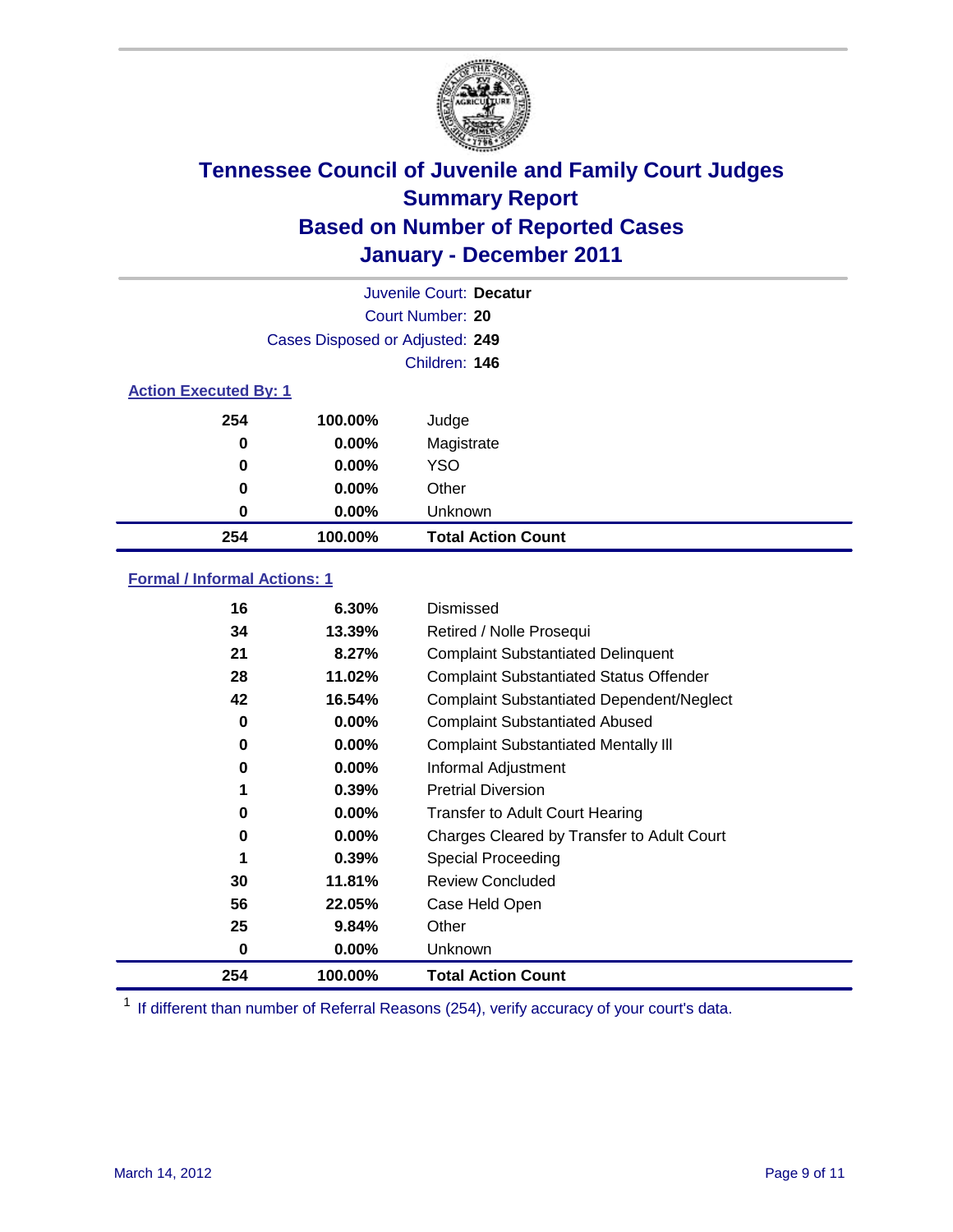

|                       |                                 | Juvenile Court: Decatur                               |
|-----------------------|---------------------------------|-------------------------------------------------------|
|                       |                                 | Court Number: 20                                      |
|                       | Cases Disposed or Adjusted: 249 |                                                       |
|                       |                                 | Children: 146                                         |
| <b>Case Outcomes:</b> |                                 | There can be multiple outcomes for one child or case. |
| 16                    | 5.41%                           | <b>Case Dismissed</b>                                 |
| 30                    | 10.14%                          | Case Retired or Nolle Prosequi                        |
| 0                     | 0.00%                           | Warned / Counseled                                    |
| 56                    | 18.92%                          | Held Open For Review                                  |
| 9                     | 3.04%                           | Supervision / Probation to Juvenile Court             |
| 0                     | 0.00%                           | <b>Probation to Parents</b>                           |
| 1                     | 0.34%                           | Referral to Another Entity for Supervision / Service  |
| 0                     | 0.00%                           | Referred for Mental Health Counseling                 |
| 3                     | 1.01%                           | Referred for Alcohol and Drug Counseling              |
| 0                     | 0.00%                           | <b>Referred to Alternative School</b>                 |
| 0                     | 0.00%                           | Referred to Private Child Agency                      |
| 1                     | 0.34%                           | Referred to Defensive Driving School                  |
| 0                     | 0.00%                           | Referred to Alcohol Safety School                     |
| 7                     | 2.36%                           | Referred to Juvenile Court Education-Based Program    |
| 2                     | 0.68%                           | Driver's License Held Informally                      |
| 0                     | 0.00%                           | <b>Voluntary Placement with DMHMR</b>                 |
| 0                     | 0.00%                           | <b>Private Mental Health Placement</b>                |
| 0                     | 0.00%                           | <b>Private MR Placement</b>                           |
| 0                     | 0.00%                           | Placement with City/County Agency/Facility            |
| 0                     | 0.00%                           | Placement with Relative / Other Individual            |
| 43                    | 14.53%                          | Fine                                                  |
| 9                     | 3.04%                           | <b>Public Service</b>                                 |
| 5                     | 1.69%                           | Restitution                                           |
| 0                     | 0.00%                           | <b>Runaway Returned</b>                               |
| 1                     | 0.34%                           | No Contact Order                                      |
| 0                     | 0.00%                           | Injunction Other than No Contact Order                |
| 0                     | 0.00%                           | <b>House Arrest</b>                                   |
| 0                     | 0.00%                           | <b>Court Defined Curfew</b>                           |
| 0                     | 0.00%                           | Dismissed from Informal Adjustment                    |
| 0                     | 0.00%                           | <b>Dismissed from Pretrial Diversion</b>              |
| 0                     | 0.00%                           | Released from Probation                               |
| 0                     | 0.00%                           | <b>Transferred to Adult Court</b>                     |
| 0                     | $0.00\%$                        | <b>DMHMR Involuntary Commitment</b>                   |